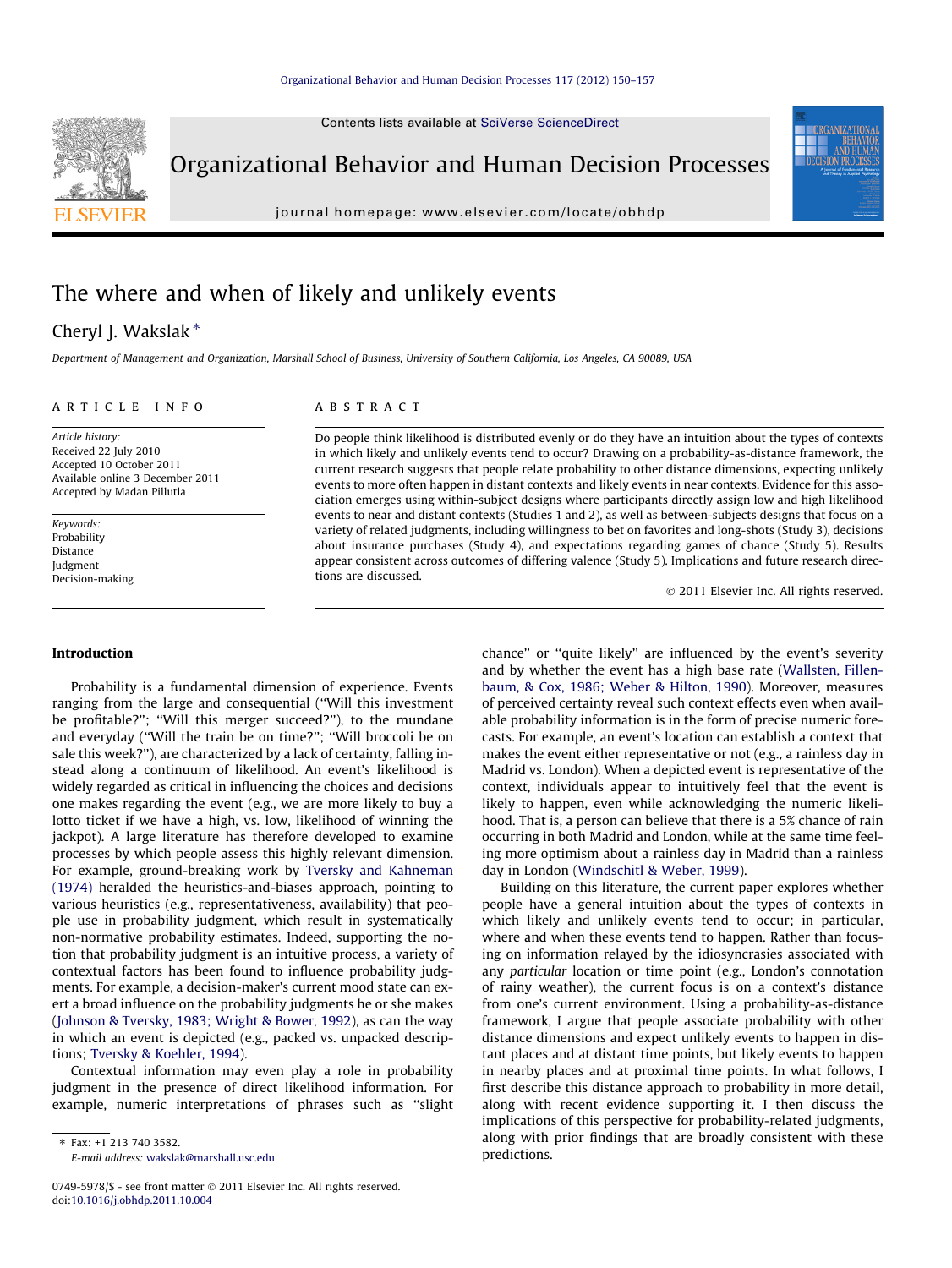### Probability as psychological distance

According to a recent framework called construal-level theory (for reviews, see [Henderson & Wakslak, 2010; Trope & Liberman,](#page-7-0) [2010](#page-7-0)), an event can be said to be psychologically distant when it is not part of one's direct experience. Psychologically distant events belong to the past or future rather than the present, take place in distant rather than near locations, or occur to other people rather than to oneself. That is, the greater the temporal, spatial, or social distance from an event the more distal it appears to be. Different dimensions of psychological distance are presumed to share a common psychological meaning in that they are each different ways of diverging from direct experience.

Likelihood, too, can be conceptualized as a psychological distance dimension ([Wakslak, Trope, Liberman, & Alony, 2006](#page-7-0)). Independent of their spatiotemporal and social distance, events are more removed from direct experience (and therefore more distant) when they are possible but not certain, hypothetical vs. actual. For example, owning a new gadget would be more distant when the gadget is something one might buy, rather than something one has bought. Likelihood is a continuum that connects certainty and hypotheticality; thus, the lower an event's likelihood is, the more it belongs to the realm of hypotheticality and the more distant it should be. Continuing the above example, the lower the likelihood of getting the gadget, the more distant it should seem. Indeed, perhaps reflecting this connection between probability and other distances, people often use words associated with distance to describe likelihoods, referring to an unlikely event as a ''far chance'' or ''remote possibility,'' etc. Notably, this conceptualization of probability is also consistent with the empirical similarity of intertemporal and risky decisions [\(Keren & Roelofsma, 1995; Prelec &](#page-7-0) [Loewenstein, 1991](#page-7-0)), as well as the suggestion of researchers commenting on this that the processes of intertemporal and probabilistic discounting might be related to a single underlying psychological process (e.g., [Fehr, 2002](#page-7-0); [Rachlin, Raineri, & Cross, 1991\)](#page-7-0).

Recent empirical research, as well, supports a probability-asdistance conceptualization. For example, work by [Wakslak and col](#page-7-0)[leagues \(2006;](#page-7-0) see also [Wakslak & Trope, 2009\)](#page-7-0) points to a relationship between an event's probability and the way it is mentally construed (i.e., cognitively represented) that mirrors the relationship that exists between other psychological distance dimensions and mental representation. Specifically, as an event grows increasingly unlikely, people tend to represent it in a more abstract, essentialized fashion – a pattern that mirrors that which occurs for events that are temporally [\(Liberman, Sagristano, &](#page-7-0) [Trope, 2002](#page-7-0)), spatially [\(Henderson, Fujita, Trope, & Liberman,](#page-7-0) [2006](#page-7-0)), and socially distant ([Liviatan, Trope, & Liberman, 2008\)](#page-7-0).

### Probability and other distances

If probability in fact serves as a dimension of psychological distance, as suggested by the work described above, than we might expect people to relate it to other distance dimensions. Indeed, construal-level theory posits that because psychological distance is reflected in different dimensions and because these dimensions have similar psychological consequences, the dimensions themselves are mentally associated with one another. Supporting this idea, [Bar-Anan and colleagues \(2007\)](#page-7-0) demonstrated an automatic association between spatial distance and other distance dimensions using a series of picture-word Stroop tasks ([Stroop, 1935\)](#page-7-0). Participants in these studies viewed perspective pictures containing an arrow that was pointing to either a proximal or distal point on the landscape shown in the picture; inside the arrow was printed a word denoting either a psychologically proximal entity (e.g., tomorrow, we, sure) or a psychologically distal entity (e.g., year, others, maybe). In a spatial discrimination version of the task, participants had to indicate whether the arrow pointed to a proximal or distal location. In a semantic discrimination version, participants had to indicate the word that was printed on the arrow. In both tasks, and across the distance dimensions, participants were faster when the distance connoted by the word was congruent with the spatial distance of the arrow (e.g., 'we' printed on a spatially proximal arrow) than when it was incongruent (e.g., 'we' printed on a spatially distal arrow).

Also focusing on the interplay between distance dimensions, [Zhao and Xie \(2011\)](#page-7-0) recently demonstrated that a match between temporal and social distance influences the impact of others' product recommendations: while close others' recommendations had more influence over near-future preferences, distant others' recommendations had more influence over distant-future preferences. Based on the "fit" literature (e.g., [Higgins, Idson, Freitas, Spiegel, &](#page-7-0) [Molden, 2003; Lee & Aaker, 2004](#page-7-0)), which argues that an external stimulus has the greatest impact when it fits a person's internal mindset, Zhao and Xie reasoned that because the opinions of distant others are construed abstractly, which is congruent with the abstract construal people generally adopt of the distant future, these opinions will have a larger effect on distant-future decision making, as compared to near-future decision-making (where there is a relative lack of congruency). This perspective can be viewed as an elaboration of the shared association between distances discussed by [Bar-Anan, Liberman, Trope, and Algom \(2007\)](#page-7-0) and [Trope and](#page-7-0) [Liberman \(2010\)](#page-7-0). That is, the idea underlying both the [Bar-Anan](#page-7-0) [et al. \(2007\)](#page-7-0) Stroop effect findings and the [Zhao and Xie \(2011\)](#page-7-0) fit findings is that there is a ''match'' when two distances are congruent; inasmuch as multiple distance dimensions similarly impact mental representation, they share a common meaning and are seen as fitting together. This fit influences how fluently stimuli are processed (e.g., [Bar-Anan, Liberman, Trope, & Algom, 2007\)](#page-7-0) and how relevant they are seen as being to particular contexts [\(Zhao &](#page-7-0) [Xie, 2011\)](#page-7-0).

What implications might this association between distance dimensions have for explicit probability related judgments? To date, research has not addressed this question. Extrapolating from extant findings on the interplay between distance dimensions, however, we might expect that unlikely events will be intuitively seen as ''matches'' for distant contexts, such as distant times and locations, whereas likely events will be seen as ''matches'' for proximal contexts. That is, given that distant times and locations are thought about abstractly, people might feel that an improbable possibility, which is also thought about abstractly, fits these distant contexts. Thus, people may have an intuition that when unlikely events occur, they tend to do so in distant contexts, such as distant times and locations; likely events, in contrast, should be seen as more likely to occur in proximal contexts than distal ones.

Intriguingly, this prediction is consistent both with prior theoretical perspectives and prior empirical findings. For example, it is consistent with a perspective offered by Rachlin and colleagues, who suggest that improbable events are experienced as more temporally remote, because on average they occur at more distant time points [\(Rachlin, Raineri, & Cross, 1991](#page-7-0)). To offer an example: if one is playing a slot machine, the lower the probability of any given outcome, the more times, on average, one would have to play the machine to get that outcome. Assuming each trial is independent, however, this logic does not suggest that a low probability outcome is actually more likely to occur on the one-hundredth vs. first time one plays the machine; however, it does suggest that people might link probability with distance in time and consequently make this judgment. From a psychological distance perspective, we would expect this same type of effect should occur across a variety of distance dimensions, not only temporal distance.

Also consistent with the current predictions is empirical research examining probabilities and the self/other distinction,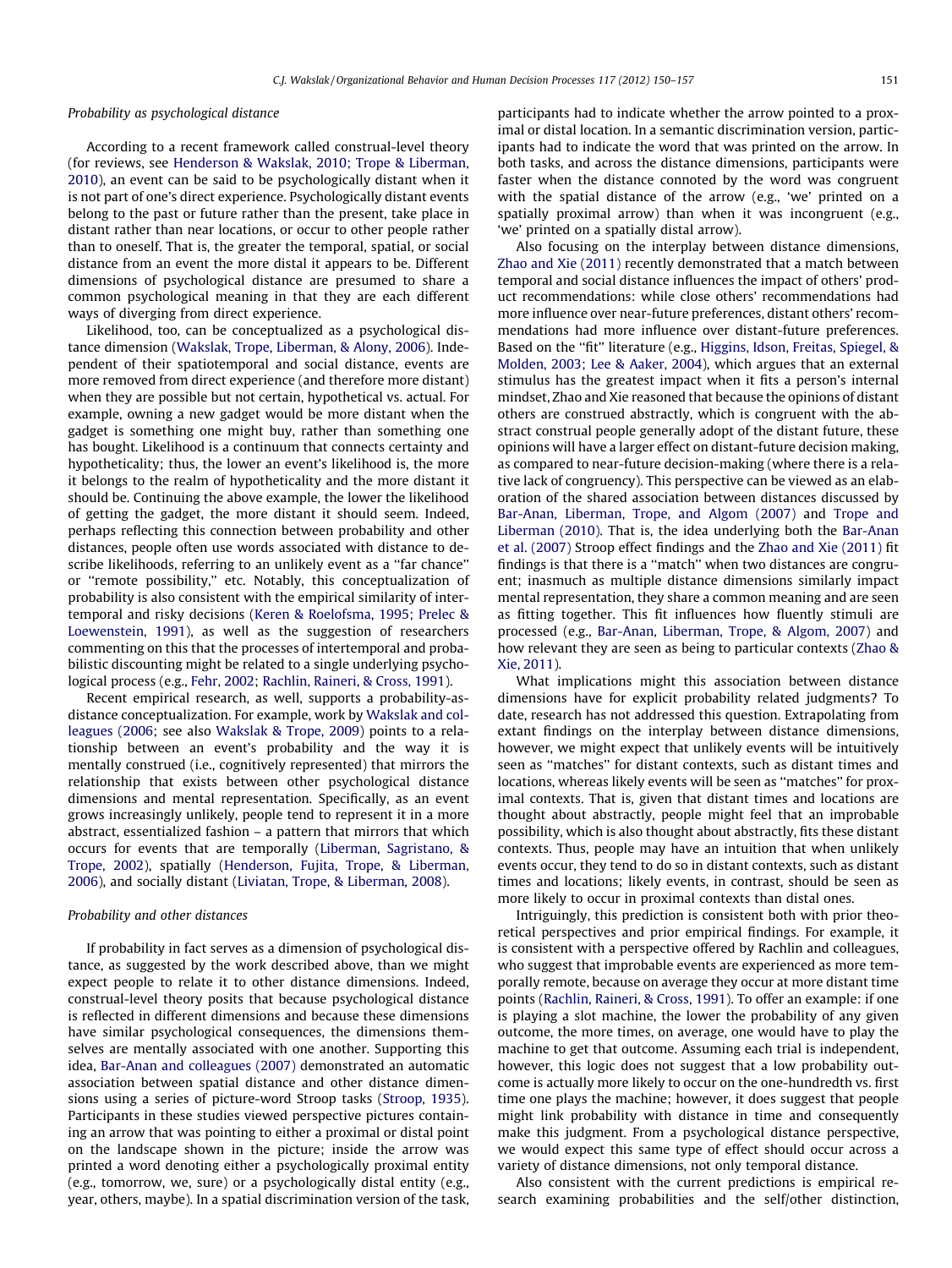which can be conceptualized from the current perspective as a dimension of social distance. Within this area, a number of recent papers (e.g., [Chambers, Windschitl, & Suls, 2003; Kruger & Burrus,](#page-7-0) [2004\)](#page-7-0) suggest that people believe frequent events are more likely to happen to them then to others, but rare events are more likely to happen to others than to themselves, a pattern that holds for both positive and negative events. Although motivated by cognitive egocentric and focalism accounts and not by the current framework, this pattern of findings is highly consistent with the present argument that people associate unlikely events with distant contexts (in this case, other people) and likely events with near contexts (in this case, the self).

Building upon this prior research, the current paper focuses on temporal and spatial distance, examining the judgments people make about likely and unlikely events when they are proposed to take place in near or distant time points or locations.<sup>1</sup> The idea that people expect unlikely events to happen in distant times and locations, and likely events to happen in proximal times and locations, is examined across a series of five studies. The first two of these studies use a within-subjects design to examine the direct assignment of likely and unlikely events to near and distant locations and time-points. The following three studies then examine more naturalistic judgments where participants considered an event occurring in either a proximal or distal context, and made related judgments including their willingness to bet on favorites and long-shots (Study 3), recommend insurance purchases (Study 4), and feelings of certainty or surprise over likely and unlikely games of chance outcomes (Study 5). Because outcome valence has been presumed to be an important variable that may activate motivational concerns resulting in a ''desirability bias'' (for a recent review see [Krizan & Windschitl, 2007\)](#page-7-0), the majority of the studies use stimuli that are relatively neutral in valence. The final study (Study 5), however, systematically varies outcome valence to ensure that the described effects operate consistently across events that are positive, neutral, and negative in valence.

### Study 1: east coast/west coast cats

According to the logic outlined above, people should expect low likelihood events to happen in distant contexts and high likelihood events to happen in proximal contexts. The current study examines this prediction as it relates to spatially distant and proximal locations. Participants read about two proteins that could potentially be found in the blood of household cats, one of which was likely and the other of which was unlikely. Participants were asked to indicate whether a friend's cat in a distant location or a friend's cat in a nearby location had the unlikely or likely proteins. I expected participants to link the unlikely protein with the cat in the distal location and the likely protein with the cat in the nearby location.

### Method

### Participants

Twenty-eight students in an East Coast university (19 women; 9 men) participated in partial fulfillment of a course requirement.

#### Materials and procedure

Participants completed a short survey. To minimize potential concerns of participants that they did not have enough information to appropriately respond to the questions in the survey, they began by reading a brief introductory passage that included the following: ''...It is possible that you will feel that you do not have enough information to adequately respond to the questions. If this occurs, do not worry. There are no right or wrong responses to the questions; we are just interested in your intuitive judgments.'' Participants then saw the following scenario about cat blood proteins which described two possible proteins that may exist in the blood of household cats. To ensure the outcome was neutral in nature, participants were explicitly told that it was not better or worse for one or the other protein to be found in a cat's blood. The scenario was completely fabricated, although it was modeled on evolving medical techniques for use in humans. Participants did not object to the implausibility of the scenario.

''A number of veterinary science research studies have found that approximately 85% of household cats have a particular protein X in their blood. The other 15% of household cats have a slightly different protein Y in their blood. Research suggests that it is not a ''good'' or ''bad'' thing to have protein X or Y, but that it is useful to know which protein is in the blood so that veterinarians can prescribe the medications that have been found most effective for cats with that blood type.

You have two friends who own cats. One friend lives on the East Coast, around 3 miles from here. The other friend lives on the West Coast, around 3000 miles from here. Both friends take their cats to their vets to find out which protein their cats have in their blood. It turns out that one friend's cat has protein X (as is the likely case, given that a large proportion of cats have this protein) and the other friend's cat has protein Y (as is the unlikely case, given that only a small proportion of cats have this protein).''

After reading this scenario, participants were asked to respond to the following forced choice items: ''Do you think the cat belonging to your friend who lives close by: Has Protein X (like 85% of cats) vs. Has Protein Y (like 15% of cats)'' and ''Do you think the cat belonging to your friend who lives far away: Has Protein X (like 85% of cats) vs. Has Protein Y (like 15% of cats)''.

Finally, in order to ensure that the names of the proteins (X and Y) did not influence results, materials were counterbalanced such that half of the participants read the scenario as it is written above (85% of cats have protein X and 15% protein Y), while the other half read a modified version which claimed that 15% of cats have protein X and 85% protein Y. Counterbalancing of names made no difference in the results and will therefore not be discussed further.

# Results and discussion

Allocation of the common and uncommon cat to the nearby and distant location was assessed via chi-square tests. As hypothesized, participants' judgments significantly differed from chance, with 71% of people selecting their nearby friend as the owner of the cat with the common blood protein and their far away friend as the owner of the cat with the uncommon protein, and only 29% of people making the reverse judgment,  $\chi^2(1, N = 28) = 5.14$ ,  $p < .05$ . This study thus illustrates that judgments of probability relate to spatial distance information. In the following study, I move onto examine the relationship between probability and temporal distance, asking people for their intuitions about when likely and unlikely events occur.

### Study 2: poker night

Study 2 extends the findings of Study 1, focusing on the link between probability judgments and temporal distance. Participants

 $1$  These predictions are consistent with previously mentioned research on self/ other probability judgments, but neither the egocentrism or focalism accounts presumed to explain these prior findings [\(Chambers et al., 2003; Kruger & Burrus,](#page-7-0) [2004](#page-7-0)) would lead to the current predictions because (a) in the current studies participants do not make estimates about the self, but rather always make judgments about events happening to other people, and (b) the current studies do not present a focal (vs. less focal) target, but rather examine these ideas using between subject designs where the judgment is not comparative across distal and proximal contexts, or by asking for participants' direct assignment of outcomes to near and distant contexts, but counterbalancing the options such that no single choice is a consistently focal option.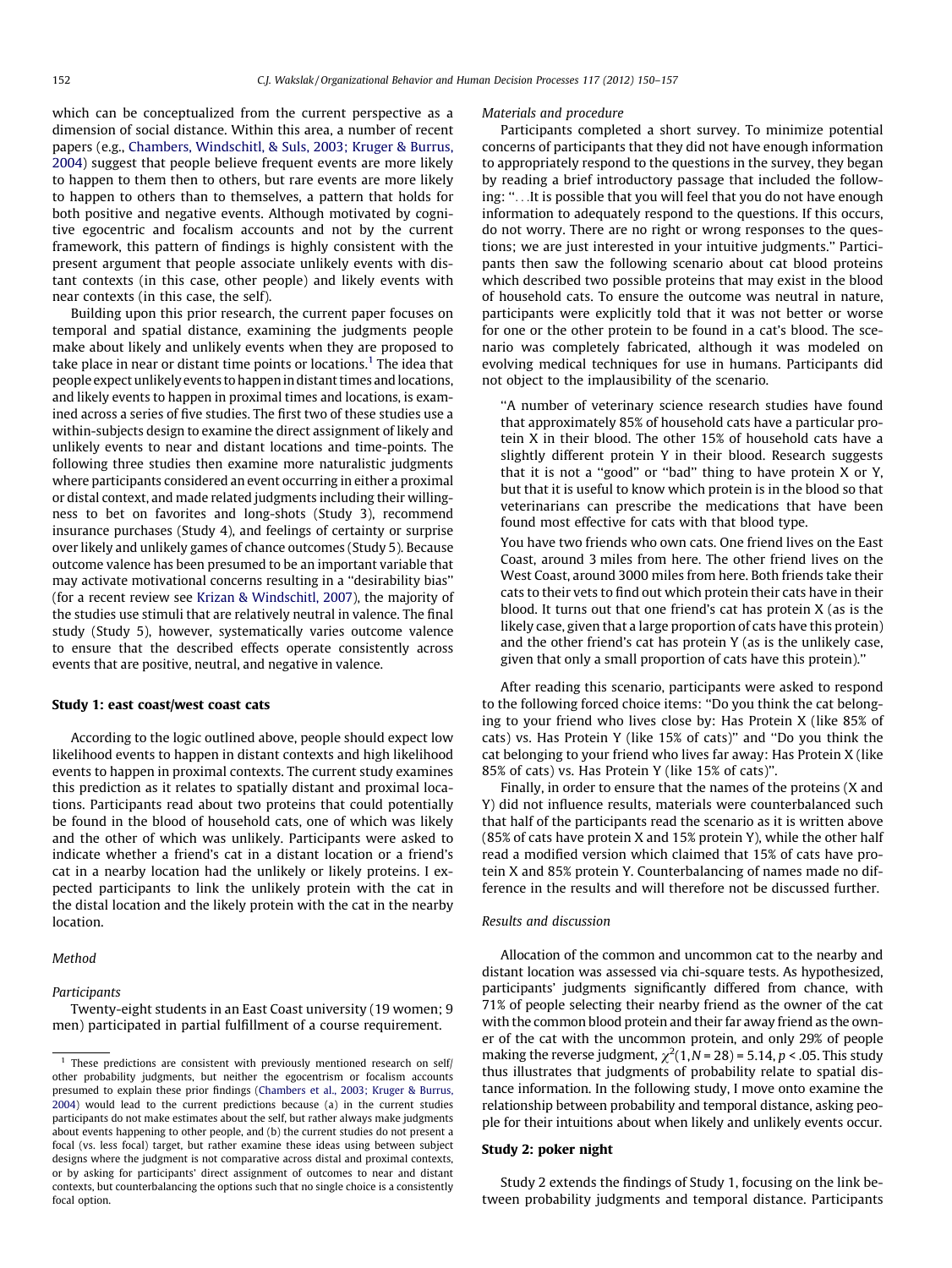read about a 10-round poker game in which a player gets a very common hand and a very uncommon hand at two different points in the evening, and were asked to guess during which round of poker each of these two events occurred. I expected participants to indicate their expectation for the uncommon event to occur at a more temporally distant time point (i.e., a later round of the poker game) than the common event. Importantly, this context addresses a potential limitation of Study 1, namely, that it is possible that people have less information about things occurring in distant places and that this lack of knowledge is responsible for linking these remote contexts to unlikely cases. Given that the temporal distance in the current study is a question of time points within a single evening of play, it is hard to argue that participants were less knowledgeable about some of these time points than others.

# Method

### Participants

Thirty-nine students (23 women; 16 men) participated in partial fulfillment of a course requirement.

### Materials and procedure

Participants were asked to consider the following situation:

''You and a group of friends are playing poker one evening. Different hands of poker have different odds associated with them. Some poker hands are very rare, whereas others are very common. For example, the odds of getting a straight flush in five cards is 1 in 72,193.33. The odds of getting a four of a kind is 1 in 4165.00. In contrast, other hands are much more common. For example, the odds of getting two pairs is 1 in 21.03. The odds of getting one pair is 1 in 2.36, while the odds of getting a no pair (high card) hand is 1 in 1.99.

During the evening, you and your friends play 10 rounds of poker. At one point in the evening, your friend Sam gets dealt a four of a kind. This is a very uncommon hand (odds: 1 out of 4165 or .024%), which contains four cards of one rank, and an unmatched card of another rank (e.g., **94 94 94 JV**). At a different point in the evening, Sam gets dealt a one pair hand. This is a fairly common poker hand (odds: 1 out of 2.36 or 42.27%) that contains two cards of the same rank, plus three other unmatched cards (e.g.,  $4$  $\blacktriangledown$  4 $\spadesuit$  K $\spadesuit$  10 $\spadesuit$  5 $\spadesuit$ )."

After reading this scenario, participants were asked to respond to the following open response items: ''If you were to guess in which round of poker Sam got dealt the unusual four of a kind hand, what round would you guess it happened in?" and "If you were to guess in which round of poker Sam got dealt the common one pair hand, what round would you guess it happened in?''

# Results and discussion

Responses made by two participants were higher than 10 (the alleged total number of poker rounds), suggesting that they misunderstood the scenario; these were therefore excluded from the analyses.2 The remaining participants' intuitions about the rounds where the unusual and common hands would occur were analyzed using a paired t-test. As expected, participants believed that the uncommon hand would occur during a later round (i.e., at a more temporally remote time point;  $M = 5.22$ ;  $SD = 2.93$ ) than the common hand  $(M = 3.54; SD = 2.63)$ ,  $t(36) = 2.05$ ,  $p < .05$ ,  $d = .60$  (see Fig. 1).



Fig. 1. Percent of participants placing common and uncommon hands in rounds 1– 10 (Study 2).

Moreover, this result persisted when responses were dichotomized to reflect a single judgment, namely, that the uncommon event occurs after the common event or vice versa. Judgments significantly differed from chance, with 67.57% of participants indicating that they would expect the uncommon event to occur after the common event, and only 32.43% that they would expect the uncommon event to occur before the common event,  $\chi^2(1)$  $(N = 37) = 4.57$ ,  $p < .05$ . Thus, within a single run of events to occur on a given night, individuals seem to link probability to temporal distance, expecting an unlikely event to occur at a later time point than a likely event.

### Study 3: I'll bet on that!

Studies 1–2 used a within-subjects design that explicitly asked participants to relate probability to spatial and temporal distance. While successful in establishing the basic link in question, these results are limited in that (a) they force a choice, (b) the context may feel contrived and removed from typical, real-world processing, and (c) the relationship under investigation may be easy to ascertain given the within-subjects manipulation. In order to address these issues, Studies 3–5 use between-subject designs and everyday contexts that are relevant to the processes under investigation. Study 3, in particular, focuses on spatial distance and the amount one would be willing to bet on a favorite vs. an underdog. If participants expect an unlikely event to occur in a remote (vs. near) location, this should impact their bets such that they should increasingly bet on the underdog (vs. the favorite) when the event occurs in a distant (vs. near) locale.

# Method

### Participants

Fifty-one students (26 women; 24 men; 1 gender unknown) participated in partial fulfillment of a course requirement and were randomly assigned to condition.<sup>3</sup>

 $2$  Winsorizing the extremes to ten instead of dropping this data leads to the same overall conclusion, with all  $p$  values corresponding to those reported in the text remaining <.05. I thank an anonymous reviewer for suggesting this approach.

 $3$  Two participants explicitly reported that they believed the study was investigating the relationship between the odds and the distance mentioned; their data was excluded from reported analyses. In addition, one participant indicated that he would put more money on the underdog than the favorite, suggesting he might have mistakenly completed the survey; this response qualified statistically as an outlier and was excluded from the analysis.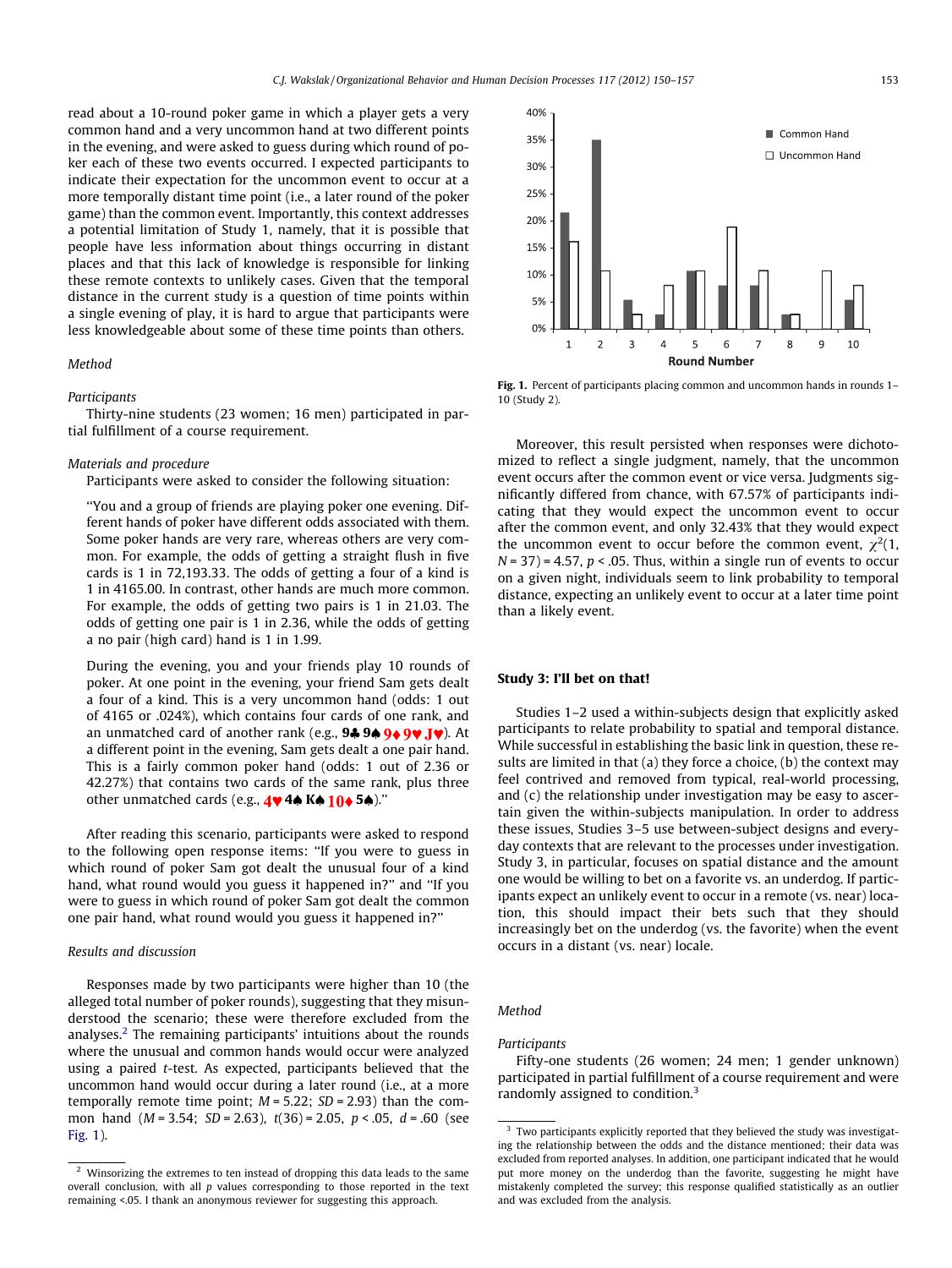### Materials and procedure

Participants were asked to consider two boxers fighting for the championship title, one of whom was given a 19/20 chance of winning, while the other was given a 1/20 chance of winning. Participants in the proximal condition were told that the fight itself would happen in a well-known arena right nearby, around 3 miles away. Those in the distant condition were told the fight would happen in a well-known arena across the country, around 3000 miles away. All participants were told to consider having 100 dollars to place on the match, and were asked to split the money into bets placed upon each of the two fighters.

# Results and discussion

Results suggest that the amount of money placed on the underdog (vs. favorite) differs as a function of the venue's spatial distance. As expected, participants were willing to place more money on the underdog (and consequently less money on the favorite) when the fight was to occur in a distant location  $(M = $17.26; SD = 13.70)$  as opposed to a near location  $(M = $10.08; SD = 10.86), t(49) = 2.06, p < .05, d = .58.$  These findings thus suggest that the differences in probability judgments the current studies illustrate may have important, practical implications. While there is no actual reason to believe that the result of the fight will be different based upon whether it occurs in a near or distant location, individuals' perceptions of where likely or unlikely events will happen can lead them to shift betting behavior.

# Study 4: to insure or not to insure

Study 4 explores an additional applied area that might be impacted by people's expectations about likely and unlikely events: the decisions people make about insurance purchases. Specifically, Study 4 examines whether differences in the likelihood of an event for which insurance is being sold can influence people's intuitions about the likelihood of that event in a near or distant context and related insurance purchase recommendations. The idea is that unlikely events will seem to fit better in distant contexts (such as temporally distant time points) and buying insurance to protect against them will make more sense in such contexts. Likely events, in contrast, will seem to fit better in proximal contexts (such as temporally near time points) and buying insurance to protect against them will make more sense in these contexts.

### Method

### Participants

Fifty-two people, (25 women, 27 men), some of whom were undergraduate business school students and others member of an online panel, participated as part of either a course requirement or in exchange for a small cash payment.

### Materials and procedure

Participants completed an online survey<sup>4</sup> in which they read a scenario about a person named Sam who is considering whether to buy renters' insurance. In the temporally close condition, Sam was facing this dilemma in 1 day from now; in the distant condition, in 1 year from now. Those in the high likelihood [low likelihood] condition read as follows:

''In a year (day) from now, Sam rents a house and is considering whether or not to purchase renters' insurance. Renters' insurance offers coverage for a variety of mishaps that can occur to people renting a home. A surprisingly large [very small] percentage of people who buy such insurance actually collect money on it.''

After reading the scenario, participants were asked to estimate (as a percent) the likelihood that Sam would experience an event that renters' insurance would cover. They also indicated whether Sam should purchase the renters' insurance  $(1 =$  definitely no; 7 = definitely yes). Finally, to make sure there were no differences based on distance in the degree to which one might be trying to offer good advice or feel accountable for their recommendation, participants also completed two follow-up items about these issues, each on seven-point scales: ''To what degree were you trying to make a good decision when responding?'' and ''To what degree did you feel accountable for the decisions that you made?''

### Results and discussion

A 2 (probability)  $\times$  2 (temporal distance) ANOVA revealed the expected two-way interaction on estimates of Sam's likelihood of experiencing an event renters' insurance would cover,  $F(1,47) = 6.82$ ,  $p < .05$ ,  $\eta_p^2 = .13$  (see [Table 1\)](#page-5-0). Follow-up analyses suggested that participants told that collecting on the insurance was a fairly likely occurrence judged the likelihood of Sam's experiencing an insurable event higher when they considered a near  $(M = 58.75\%; SD = 18.72)$  vs. distant  $(M = 41.92\%; SD = 24.79)$  time point,  $t(23) = 1.90$ ,  $p = .07$ ,  $d = .77$ . In contrast, when participants were told that collecting on the insurance was relatively unlikely, this pattern reversed, with participants judging the likelihood of Sam's experiencing an insurable event higher when considering a distant ( $M = 28.67\%$ ,  $SD = 21.86$ ) vs. near ( $M = 15.29\%$ ;  $SD = 16.37$ ) time point,  $t(24) = 1.78$ ,  $p < 0.1$ ,  $d = 0.69$ . Advice about whether Sam should purchase the renters' insurance exhibited a similar interactive pattern,  $F(1,47) = 3.94$ ,  $p = .05$ ,  $\eta_p^2 = .08$ . When told that a large percentage of people collect on such insurance, participants thought Sam should purchase the insurance more when considering a near situation ( $M = 5.58$ ;  $SD = .79$ ) than a distant situation  $(M = 4.83; SD = .83)$ ,  $t(22) = 2.26$ ,  $p < .05$ ,  $d = .93$ . However, when told only a small percentage of people collect on such insurance, participants thought Sam should purchase the insurance more when considering a distant situation ( $M = 4.85$ ;  $SD = 1.41$ ) than a near situation ( $M = 4.14$ ;  $SD = 1.79$ ), although this latter effect did not reach significance  $(p = .27)$ .

Finally, to ascertain that this effect was not due to differential motivation when offering advice to near and distant others, I examined potential effects of likelihood and distance on how good a decision participants claimed they were trying to make and how accountable they felt for their decision. There were no main or interactive effects of decision quality or accountability, and neither of these was a significant predictor of likelihood estimates or purchase recommendations. Furthermore, controlling for these as covariates in the  $2 \times 2$  analyses reported above did not considerably change the reported effects. Thus, it seems unlikely that any differences in these variables were responsible for the described effects.

# Study 5: spatial distance effects across outcomes differing in valence

Studies 1–4 suggest that people tend to expect likely events to happen in proximal contexts and unlikely events to happen in

<sup>4</sup> Because the data was collected online and could be completed from any computer, there was a reasonable possibility that participants would not attend to the stimuli. I therefore included a manipulation check item asking when the situation was going to take place, and excluded participants who provided nonsensical or incorrect responses. In addition, data from one participant was excluded because he correctly identified a connection between temporal distance and probability as the issue of interest and recommendation data of a second participant was excluded because he indicated that his recommendation would only apply in a spatially proximal location (a variable related to the current investigation).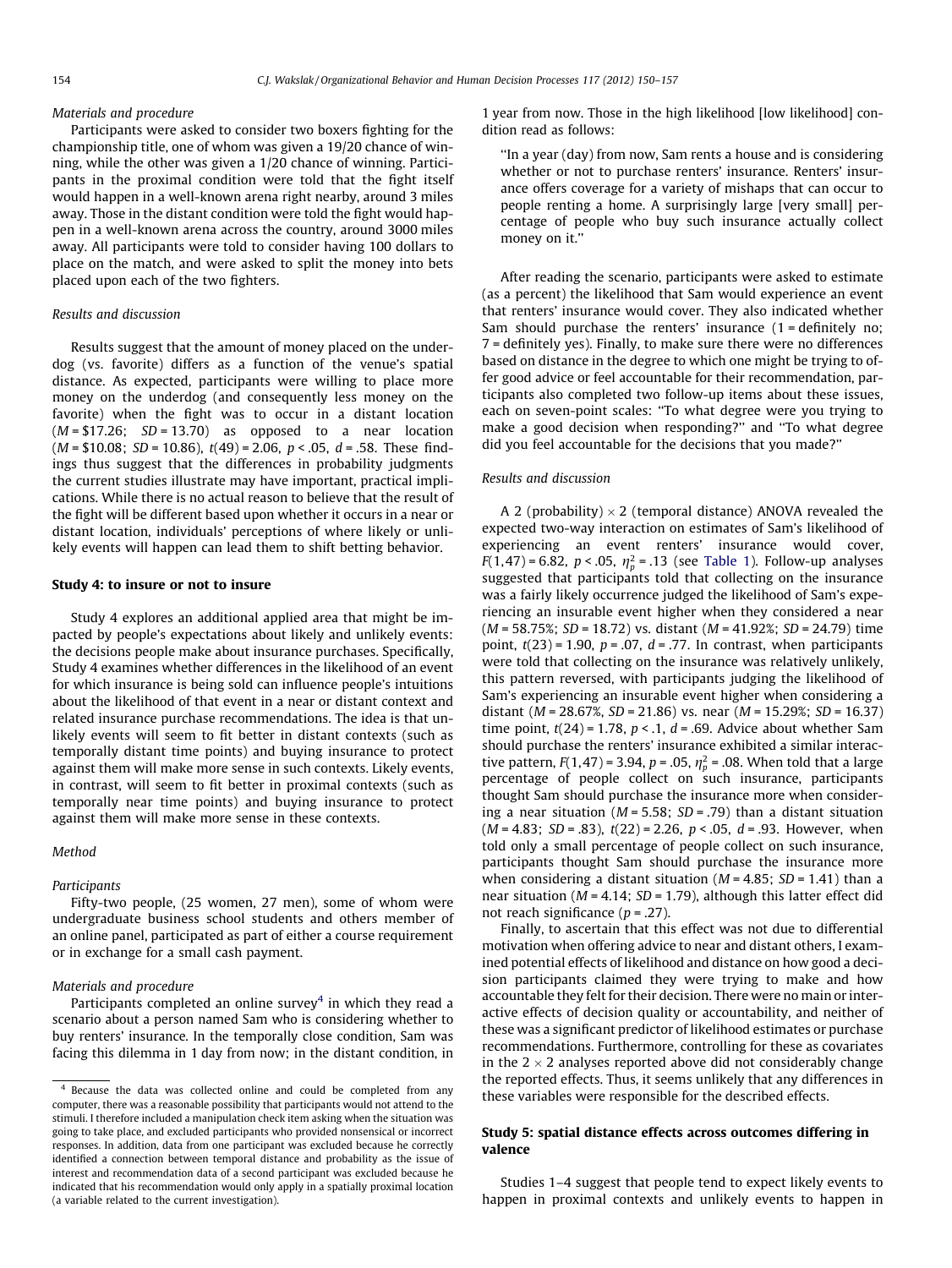#### <span id="page-5-0"></span>Table 1

Study 4: Mean likelihood judgments and insurance purchase recommendations (standard deviations in parentheses).

|                                                                                  | Near time point                  | Distant time point               |
|----------------------------------------------------------------------------------|----------------------------------|----------------------------------|
| Likelihood judgments<br>Large percentage collect<br>Small Percentage collect     | 58.75% (18.72)<br>15.29% (16.37) | 41.92% (24.79)<br>28.67% (21.86) |
| Purchase recommendations<br>Large percentage collect<br>Small percentage collect | 5.58 (.79)<br>4.14 (1.79)        | 4.83(.83)<br>4.85(1.41)          |

Note: Likelihood judgments were provided as percentages. Purchase recommendations were made on a scale ranging from 1 (definitely no) to 7 (definitely yes).

distal contexts, a pattern that has implications for probability-related judgments. However, given a large body research pointing to the ego-protective nature of probability judgments (for overviews, see [Helweg-Larsen & Shepperd, 2001; Weinstein & Klein,](#page-7-0) [1996\)](#page-7-0), an important question is whether the effects described here would apply similarly across outcomes of differing valence (but see [Chambers et al., 2003; Harris & Hahn, 2011; Kruger & Burrus, 2004](#page-7-0) for cautionary notes about this literature). That is, much as it may be ego-protective to think of negative things happening more to others, and positive things more to the self, it may be ego-protective to think of negative things happening in faraway times and places that are more distal to the self's current context, and positive things happening in proximal times and places. This alternative idea is addressed to a certain degree across Studies 1–4, which use outcomes that differ at least somewhat in valence. In Study 5, however, this is examined more directly by systematically manipulating outcome valence within a single context. Participants considered a person playing a game of chance in a proximal or distal location, for which a likely or unlikely card draw would result in a negative, positive, or neutral outcome (a loss of money, a gain of money, or no monetary impact). In addition to indicating their expectations regarding the card draw, participants indicated how surprised they would be at the alternative draws and which way they would bet if they were so inclined. If likely events fit better in near (than distant) contexts, and unlikely events in distant (than near) contexts, participants should increasingly expect the likely event to happen over the unlikely event when the event will occur in a proximal (rather than a distal) location. Likewise, participants should be more surprised by an unlikely relative to likely outcome in a near context, as opposed to a distal context, and should increasingly want to place any bets on the likely outcome. Furthermore, if this reflects a general tendency rather than a process of ego-protection, these effects should not be dependent on outcome valence.

### Table 2

Study 5: Expectations and betting preference as a function of distance and outcome valence (standard deviations in parentheses).

|                                                 | Near location | Distant location |  |
|-------------------------------------------------|---------------|------------------|--|
| Expectation unlikely outcome will occur         |               |                  |  |
| Positive outcome                                | 2.94(.96)     | 3.60(1.17)       |  |
| Neutral outcome                                 | 3.15(.78)     | 4.05(1.06)       |  |
| Negative outcome                                | 3.25(.79)     | 3.77(1.44)       |  |
| Betting preference in favor of unlikely outcome |               |                  |  |
| Positive outcome                                | 2.88(1.78)    | 4.70 (2.67)      |  |
| Neutral outcome                                 | 2.70(1.83)    | 3.64(2.11)       |  |
| Negative outcome                                | 2.70(2.21)    | 3.27(2.00)       |  |

Note: Expectations for the unlikely event happening were provided on a nine point scale, with higher numbers reflecting a greater expectation that the unlikely event (Sam selecting an ace) would happen. Betting preference was provided on a nine point scale, where higher numbers reflecting betting for vs. against the unlikely outcome.

### **Method**

### **Participants**

Seventy-two business-school undergraduate students attending a West Coast university (37 women, 35 men), participated as part of a course requirement.

# Materials and procedure

Participants completed a survey in which they read about a person named Alex who was located in a casino on either the East Coast (distant condition) or West Coast (near condition). Participants in the neutral outcome condition read the following:

''Alex is being dealt a card from a deck of cards. There are fiftytwo cards in a deck, and only four aces. The question is if Alex will be dealt an ace. This is just a practice round, where no money is at stake.''

In the positive outcome condition, the final sentence was replaced with, ''If the card is an ace, Alex will win \$2.'' In the negative outcome condition, the final sentence was replaced with, ''If the card is an ace, Alex will lose \$2.''

After reading the scenario, participants indicated their relative expectations about the unlikely event happening by indicating what they thought about Alex getting an ace (1 = certain won't happen; 9 = certain will happen) and how surprised they would be if Alex gets an ace  $(1 = not at all surprised; 9 = very surprised)$ . The surprise question was reverse-coded and the two items averaged together to create an index of participants' expectations about the unlikely event happening ( $r = .39$ ,  $p = .001$ ).<sup>5</sup> In addition to expectations about the event, participants were also asked the following: ''If you were betting on what happened, would you bet for or against Alex getting an ace?"  $(1 =$ completely against;  $9 =$ completely for).

# Results and discussion

A 2 (spatial distance)  $\times$  3 (outcome valence) ANOVA conducted on the expectation index revealed a main effect of spatial distance,  $F(1,62)$  = 7.11, p = .01,  $\eta_p^2$  = .10, such that participants' expectations that the unlikely event (picking an ace) would happen was higher when the event would occur in a distal context  $(M = 3.81, SE = .19)$ than when it would occur in a proximal context  $(M = 3.11,$  $SE = .18$ ; see Table 2). Furthermore, there was no main effect of outcome valence ( $p = .55$ ), nor was the distance effect qualified by an interaction with outcome valence  $(p=.85)$ . A similar pattern emerged for participants' stated intentions to bet for or against Alex getting an ace (the unlikely outcome). Participants were increasingly interested in betting on the unlikely, as opposed to likely, outcome when the event was happening in a distal location ( $M = 3.87$ ,  $SE = .37$ ) than when it was happening in a proximal location  $(M = 2.76, SE = .36)$ ,  $F(1,62) = 4.68$ ,  $p < .05$ ,  $\eta_p^2 = .07$ . As in the earlier analyses, there was no main effect of valence ( $p = .40$ ), nor evidence of a two-way interaction between valence and distance ( $p = .58$ ).

### General discussion

The current paper describes five studies that examine whether people match probability with distance in time and space. When assigning probable and improbable events to near and distant

 $^{\rm 5}$  Although intended to both be measures of expectation, the certainty and surprise items did not initially reveal a significant correlation ( $r = .19$ ;  $p = .12$ ). A closer look at the data, however, revealed four participants whose scores were outliers on one of the two items. Removing these responses dramatically increased the correlation, suggesting these unusual participants may have misunderstood or not carefully read the questions; these outlying responses were therefore excluded from the dataset.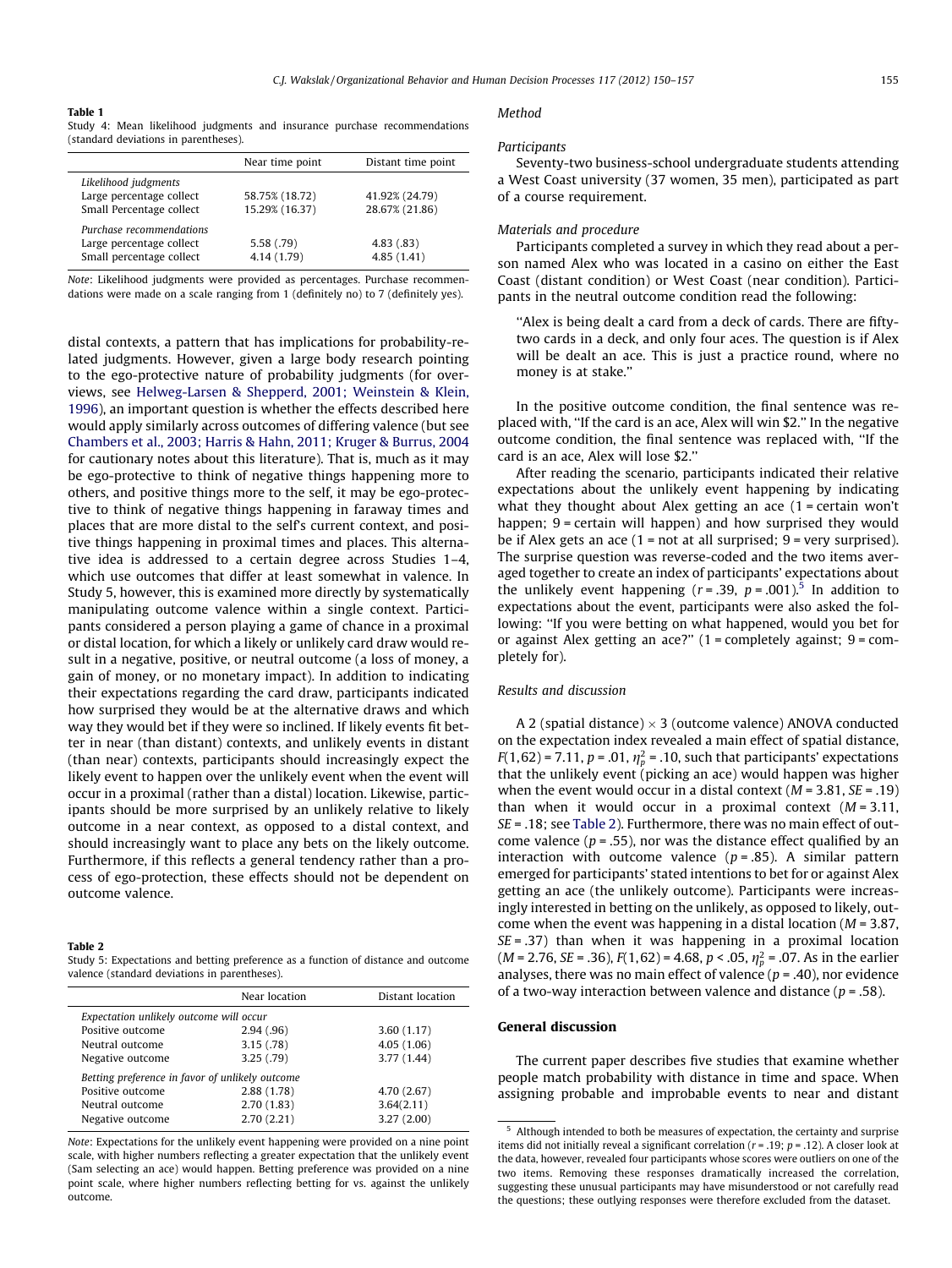locations and time points, participants indeed appear to exhibit this tendency, expecting the unlikely event (more than the likely event) to happen in a remote location (Study 1) and at a later point in time (Study 2). Moreover, these effects persist in cases where the task is not to assign likely and unlikely events to different contexts, but to consider a context and an outcome, and to make a related judgment. For example, results of Study 3 indicate that people are more likely to bet on an underdog when a sporting match occurs in a distant (vs. a near) venue, a finding that presumably arises because one expects the unlikely outcome (the underdog winning) to be relatively more likely to occur in a distant place. Likewise, Study 4 points to changes in people's expectations and advice in relation to whether to purchase insurance at a proximal or distal time-point. When collecting on the insurance is likely, people expect the event to occur more at a proximal time point, than a distal one; when collecting on the insurance is unlikely people expect it to occur more at a distal, than proximal, time point, a pattern reflected in their insurance purchase recommendations. Finally, Study 5 demonstrates that these effects are not dependent on outcome valence, with likely (vs. unlikely) outcomes increasingly expected in spatially proximal contexts, compared with spatially distal contexts, regardless of whether the unlikely outcome represents a positive, negative, or neutral event.

These findings are consistent with previous work on interrelations among distances, including research suggesting that the concept of spatial distance is activated at the same time as other distance dimensions [\(Bar-Anan, Liberman, Trope, & Algom, 2007\)](#page-7-0), as well as recent research pointing to a fit between social distance and temporal and spatial distance, such that information from more socially distant others is used to inform judgments relevant to a more temporally remote context ([Zhao & Xie, 2011](#page-7-0)). It is also broadly consistent with research on self-other probability judgments, which suggests that people see rare events as happening more to other (distal) people, and common events as happening more to the (proximal) self [\(Chambers et al., 2003; Kruger & Bur](#page-7-0)[rus, 2004\)](#page-7-0). This work is distinct from both streams of this previous research, however, by linking explicit probability judgments about events external to the self with distance in time and space.

### Implications and future directions

Given the relevance of probability to so many important outcomes (e.g., risk assessments; financial and medical decision making; project planning, etc.) it is especially important to understand how people experience this dimension and how this shapes their decision making. By supporting the notion that people relate probability to other distances, the current set of studies helps to substantiate the perspective that gave rise to its predictions, i.e., the idea that probability serves as a psychological distance dimension by which unlikely events are remote and likely events proximal ([Wakslak, Trope, & Liberman, 2006;](#page-7-0) see also [Rachlin et al., 1991\)](#page-7-0). This perspective offers insights into how probability shapes mental representation ([Wakslak et al., 2006\)](#page-7-0), how it shapes preference ([Todorov, Goren, & Trope, 2007\)](#page-7-0), and how it is itself assessed in the absence of any objective likelihood information [\(Wakslak &](#page-7-0) [Trope, 2009\)](#page-7-0).

Furthermore, much as probability is a highly ubiquitous dimension, temporal and spatial distance are likewise broadly relevant dimensions that are becoming increasingly pertinent to organizational contexts as technological developments makes it easier for individuals and organizations to work across geographical distance and to make plans far into the future. Thus, for example, a manager may lead a dispersed group and make associated probability judgments about employees located at proximal and distal locations; an organization may make a bid on a project across the globe or right in their backyard and consider the probability of success; a CEO or corporate strategist formulating a short-term vs. long-term strategy may consider the likelihood of a set of obstacles, and a risk manager might consider how to interpret and react to a forecast made for a near or distant time point. In all of these cases (and countless others), the current findings suggest that likelihood judgments will be influenced by distance. So, for example, the low likelihood of an employee not finishing a project might not seem as low when distantly supervised, a project bid with a low chance of acceptance might seem more likely when the project would take place in a distant location, a relatively unlikely set of obstacles (e.g., a severe market downturn, a freak accident) might be given more weight when considering a long-term, rather than short-term, time frame, and an unlikely risk may seem more relevant when an output of a long term projection. In contrast, likely outcomes will seem even more likely with increased proximity. Being aware of this tendency may provide a useful check for decision-makers and managers, who may gain by asking themselves whether they might respond differently within a context if the context was closer or farther away.

Moreover, the broad relevance of distance is not only a matter of the many domains in which temporal and spatial distances are relevant, but also the types of temporal and spatial distances that may exhibit similar effects. That is, while the current studies relate probability to straightforward manifestations of temporal and spatial distance, recent research has connected more and more concepts to these distance dimensions (e.g., past distance in time, mere physical presence; for a recent review see [Trope & Liberman,](#page-7-0) [2010\)](#page-7-0), suggesting that the effects demonstrated here represent the surface of a more widespread phenomenon. Likewise, although the current investigation did not focus on social distance given existing research on self/other probability judgment that already established a similar empirical pattern (e.g., [Chambers et al., 2003; Kru](#page-7-0)[ger & Burrus, 2004](#page-7-0)), this dimension should broadly relate to probability judgment as well, even when social distance is not operationalized as self/other distinctions. Thus, likely things should feel like matches for similar others, others we are close to emotionally, and others we are culturally connected to, whereas unlikely things should feel like matches for dissimilar others, others we are distant from emotionally, and others we are culturally distinct from. In a related point, while the current studies' focus was on whether likely and unlikely events are differentially associated with contexts that differ in objective distance (e.g., a location 3 miles away vs. one 3000 miles away), it may also be possible to emphasize an event's proximity or distance (i.e., to manipulate psychological distance separately from actual distance; see [Alter &](#page-7-0) [Oppenheimer, 2008](#page-7-0), for a description of one methodology that accomplishes this), in an attempt to influence these judgments. Thus, for example, one might be able to influence the bets made about an event occurring in a fixed location by emphasizing the location's proximity (e.g., "only a short taxi ride away") vs. the location's distance (e.g., ''an extremely long 3 hour walk away'').

# Conclusion

Drawing on a probability-as-distance account, the current studies suggest that people relate probability to other distances, linking unlikely outcomes with distant times and locations, and likely outcomes with proximal times and locations. This research adds to prior findings which point to a shared activation of distance concepts, exploring implications of this for the highly consequential outcome of probability judgment. Such judgments were measured directly, as well as via a number of important judgments that should be influenced by shifts in likelihood-related intuitions (e.g., betting behavior, insurance purchase recommendations, and surprise in reaction to likely and unlikely events). Given the wide relevance of probability and the many different ways in which